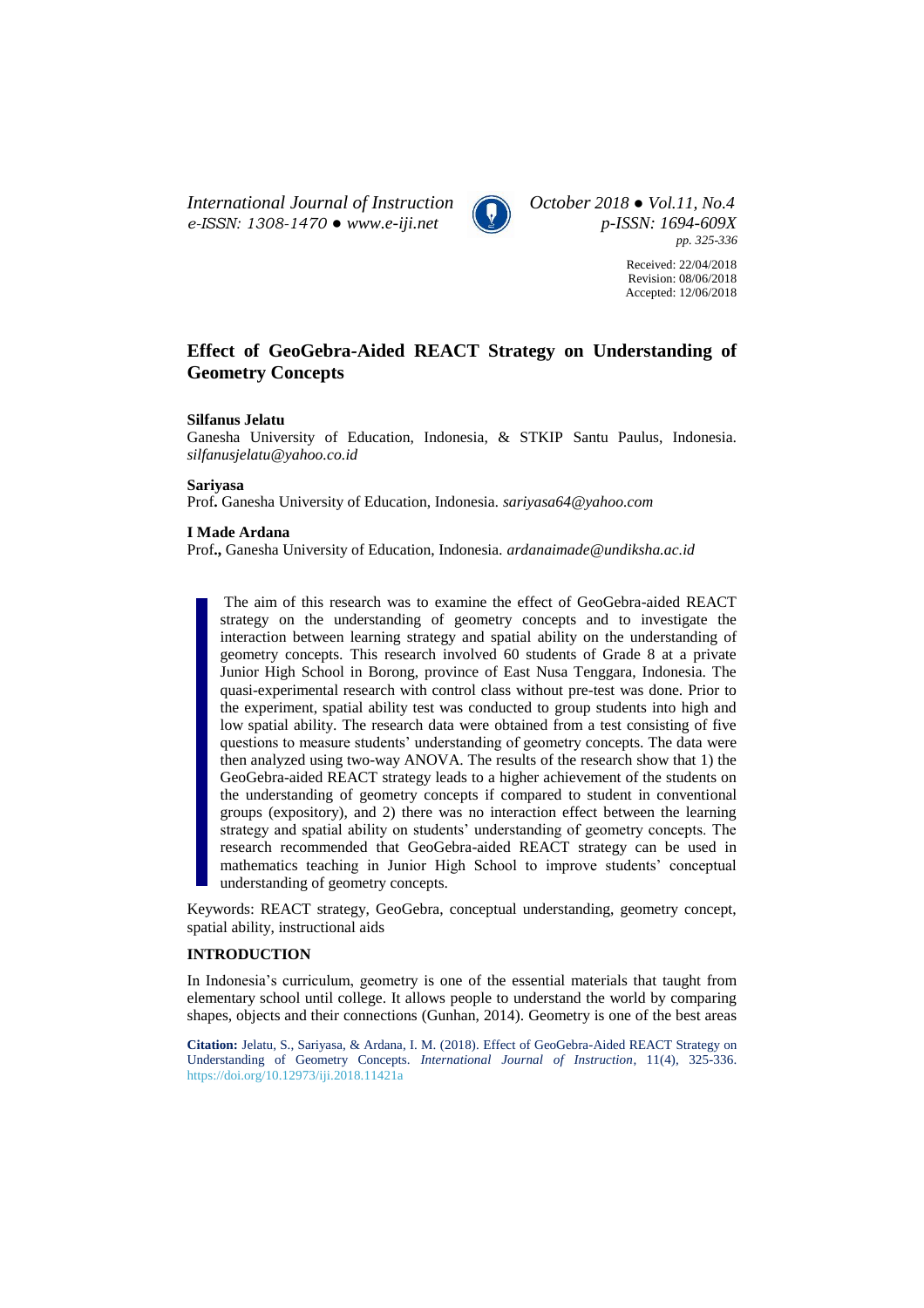for a child to enter the world of mathematics. The geometrical world can be opened very early because geometrical knowledge correlates very well with children's natural cognition (Swoboda & Vighi, 2016).

Understanding geometry is essential in itself and for understanding other areas of mathematics. It contributes to logical and deductive reasoning about spatial objects and relationships (Alqahtani & Powell, 2016). Therefore, the understanding of geometry concepts should be developed effectively in learning mathematics.

Susilawati, Suryadi, & Dahlan (2017) explain that geometry teaching is expected to provide an attitude or to visualize the relationship and characteristics of geometrical spaces. They emphasize that students should be provided with the opportunity and sufficient supporting learning media so that they can observe, explore, and find out geometrical principles through informal activities before applying what they have informally learned in their formal learning activities.

Sariyasa (2017) describes that traditionally, geometry is taught by pencil and paper which results in difficulties in producing geometrical representation accurately. This may not provide meaningful tools for students in developing their understanding of the geometry concepts. Moreover, in the conventional teaching, geometry is taught textually. The geometry concepts are not related to the real word or students' real life. As proposed by Sanjaya (2008) the traditional teaching strategy is less encouraging to develop the students' thinking skills. The students are directed to memorize the information, so the learning activities become meaningless. Similarly, Agustin (2011) states that the conventional teaching strategy is less able to explore the potentialities and students' understanding. The students have less opportunity to discover and construct mathematical concepts. Thus, the students' difficulty to understand the mathematical concept increases.

The National Council of Teachers of Mathematics (NCTM, 2000) states the importance of using a computer to assist students in learning mathematics, especially geometry. NCTM explains that: "one of the most important challenges in mathematics teaching has to do with the roles of evidence and justification, especially in increasingly technological environments. Using dynamic geometry software, students can quickly generate and explore a range of geometric examples".

Some scholars suggest that the paradigm of learning should be changed, from teachercentered to student-centered, from textual to contextual. Reys et al. (2014) state that students can understand mathematics if they are active in developing their knowledge. Reys et al. (2014) note that mathematical teaching should make sense, the students should be taught to be able to understand the use of mathematics correctly. Teachers may use appropriate manipulative objects to bring math to life and to make the invisible math concepts visible (Golafshani, 2013)

Hutkemri and Zakaria (2012) describe that teaching strategies and techniques are vital in the transfer of new information into the memory in a form that is easily understood. The quality of teaching can be measured by the number of the students who can understand the concepts taught. Successful and effective instruction emphasizes the learning of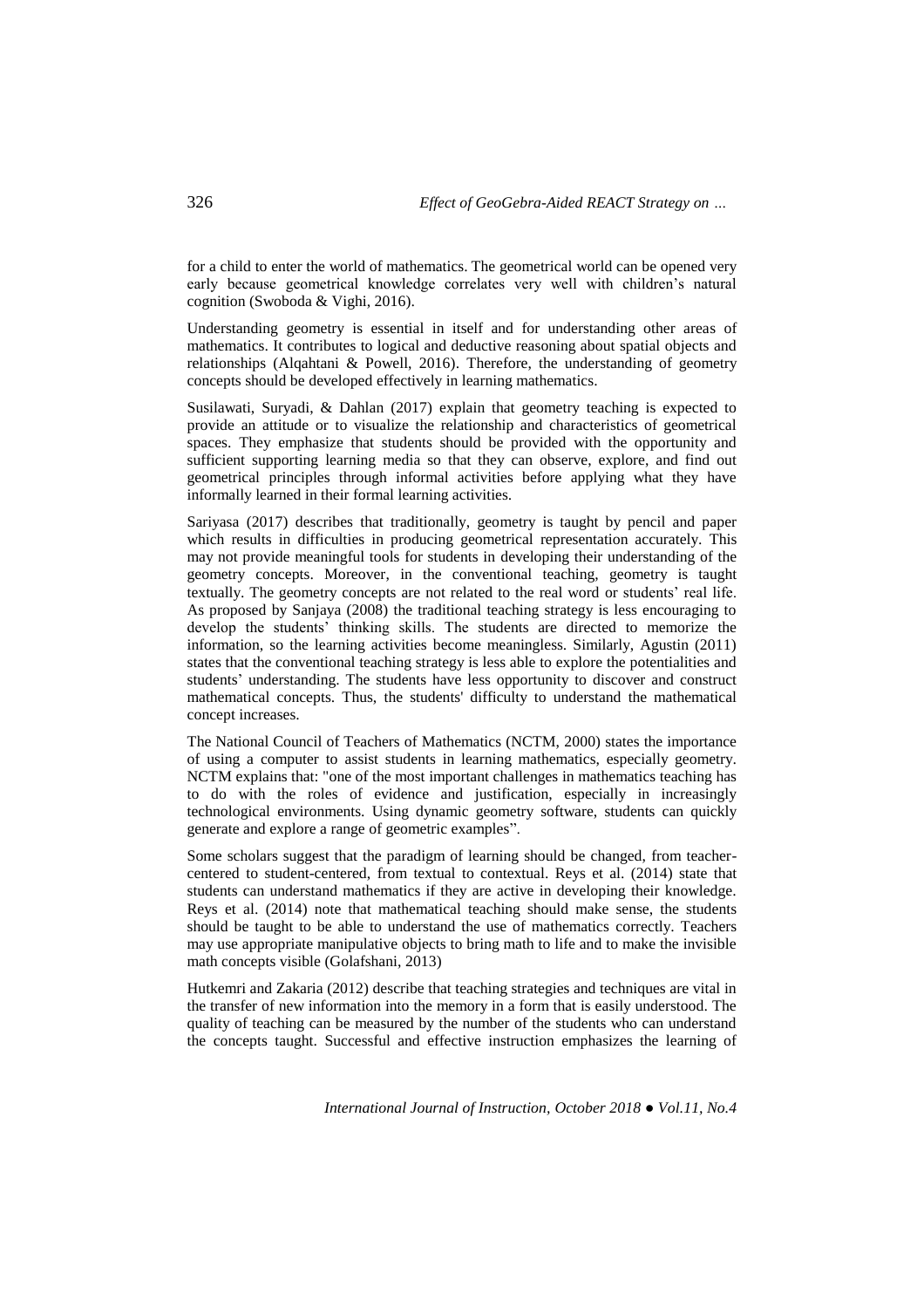strategies that enable the students to learn with understanding (Jbeili, 2012). Also, the teaching strategy must be accommodated so that all the students learn based on their learning styles (i.e., visual, auditory and kinesthetic). The diversity of the students' learning styles can also affect the students' understanding of the learning materials. In this paper, we introduce REACT strategy aided with GeoGebra as an alternative strategy for teaching geometry.

## **REACT Strategy and GeoGebra in Teaching Geometry**

REACT (Relating, Experiencing, Applying, Cooperating, and Transferring) strategy is a contextual teaching and learning process (Crawford, 2001) developed by CORD (The Center for Occupational Research and Development) in the United States. These strategies focus on teaching and learning in context—a fundamental principle of constructivism. REACT represents methods used by the best teachers and supported by research on how people learn best (Crawford, 2001). Table 1 shows REACT strategy and descriptions of each step.

Table 1

REACT strategy and descriptions of each step

|              | Description                                                                           |
|--------------|---------------------------------------------------------------------------------------|
| Relating     | learning in the context of one's life experiences or preexisting knowledge            |
| Experiencing | learning by doing, or through exploration, discovery, and invention                   |
| Applying     | learning by putting the concepts to use                                               |
| Cooperating  | learning in the context of sharing, responding, and communicating with other learners |
|              | using knowledge in a new context or novel situation—one that has not                  |
| Transferring | been covered in class                                                                 |

Reconsideration of the second step of *REACT* strategy, wide use of GeoGebra software is found relevant for experimentally designed lectures. Crawford (2001) notes that the use of REACT strategy in teaching mathematics at the experiencing stage needs to be collaborated with interactive media in the form of computer software to help the students in the exploration and investigation process. Software such as *Geometer's Sketchpad, Cabri,* and other dynamic computer software are important to be used to visualize various geometrical objects and abstract concepts.

In this study, we have chosen GeoGebra as a tool of visualization in teaching geometry with REACT strategy. GeoGebra is open source software created by Markus Hohenwarter in 2001. GeoGebra is a dynamic mathematics software combining Geometry, Algebra, and Calculus (Hohenwarter et al., 2008). It is convenient for the students with diverse ability levels, in fact, one of its advantages is its ability to give clear information through figures and graphs which are essential in understanding mathematical concepts (Zulnaidi & Zamri, 2017).

GeoGebra software is very useful for teachers and students. For teachers, GeoGebra offers an effective opportunity to create interactive learning media that allows students to explore various mathematical concepts. It is also able to help teachers improve students' understanding of mathematical concepts and procedures as this software offers mathematical functions like symbols, graphs and many more (Hutkemri & Zakaria, 2012; Zulnaidi & Zamri, 2017). Referring to its name as dynamic mathematics software, this software can be utilized to make the concepts of mathematics dynamic. GeoGebra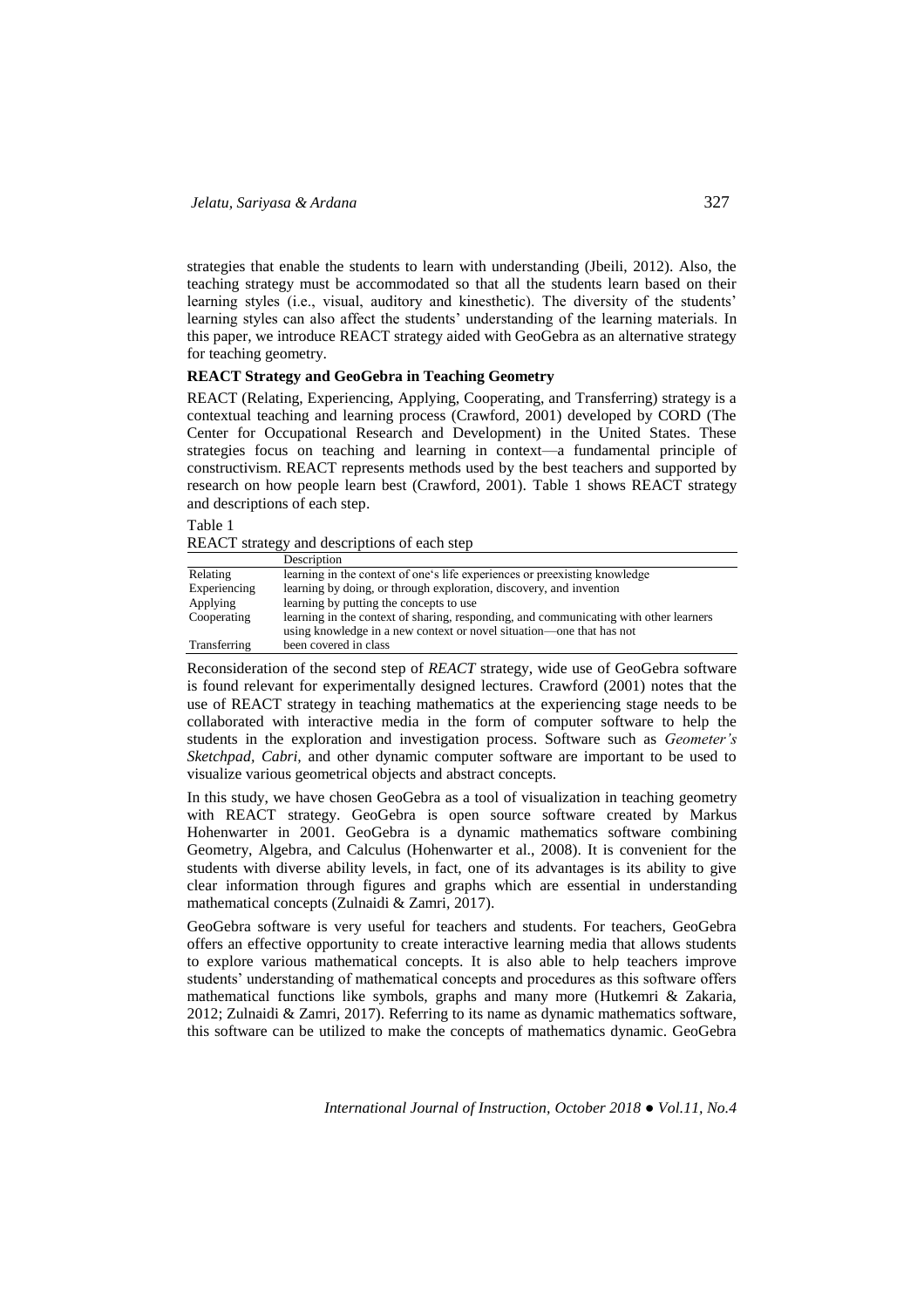can be used both for solving mathematical problems and for creating virtual learning media or drawing geometrical objects and functional graphs.

GeoGebra facilitates exploration interactively so that it encourages students to involve actively in the learning process (Sariyasa, 2017; Murni et al., 2017). The teaching of mathematics becomes explorative in which the students can see directly and instantly the relationship between the analytic and visual representation of mathematical concepts. A review of literature also shows that using GeoGebra has an impact on students' understanding of geometry. Some studies show that GeoGebra is very effective in teaching mathematics. (Zulnaidi & Zakaria, 2012; Saha et al., 2010; Zengin et al., 2012; Martín-Caraballo & Tenorio-Villalón, 2015).

Some studies show that the integration of GeoGebra and REACT strategy is very effective in teaching mathematics. İlhan (2013) used GeoGebra with a modification in the experiencing step of REACT strategy. He finds that students benefit from visual and concrete representations in dealing with GeoGebra. The use of experimentally real activities makes the students understand the topic, grasp the logic of the course and lead them to understand what is taught in the class.

## **Spatial Ability**

In addition to the choice of appropriate strategies and instructional media, another aspect that needs to be considered in teaching mathematics, in particular, geometry, is spatial ability. Noraini Idris (as cited in Saha et al., 2010) claimed that some factors that caused difficulties in geometrical learning had been identified. They are the language that is used in geometry, visualization ability, and ineffective instruction. Spatial visualization has been linked with geometry learning achievement because geometry is visual. Geometry requires visualization ability, but many students cannot visualize threedimensional objects in a two-dimensional perspective. Without spatial ability, students can't fully appreciate the natural world.

Spatial ability is the ability to see the world accurately and the ability to do some changes with sight and imagination (Armstrong, 2009). The student with spatial ability can recognize, manage and create pictures, shapes, and spaces of three dimensions. Hence, the difference in the level of spatial ability will cause the diversity in mathematical concepts understanding, especially in the spatial material (geometry). Some studies have shown that spatial ability correlates positively with student's mathematical learning achievement (Guay and McDaniel, 1977; Yarmohammadian, 2014).

Spatial ability can be defined as the ability of a person to recognize and perform a description of an object or pattern received by the brain. People with spatial skills will have the capacity to manage two and three-dimensional space. They can recognize shapes, colors, and spaces, and create images in imagination and reality. They are capable of thinking in three dimensions, capable of re-creating the visual world. Students who have good spatial skills are relatively easier to learn by using visual images. Students with spatial ability also have an advantage regarding the imagination of visual forms and can repeat these forms well. The students with spatial skills tend to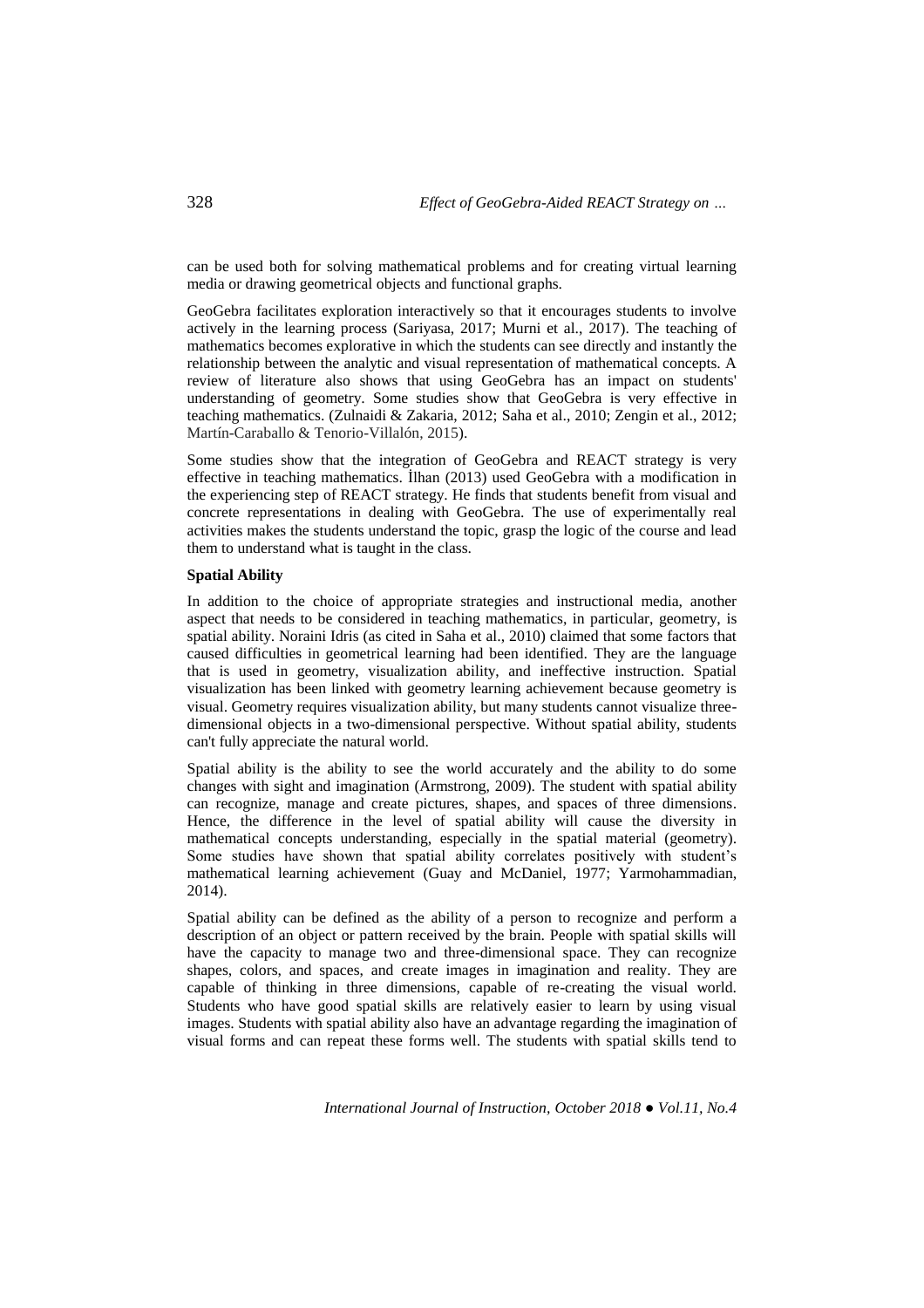prefer to dabble about the visible objects compared to abstract symbols. They can absorb the learning when presented with the visual objects.

McGee (as cited in Chao & Liu, 2017) divided spatial abilities into spatial visualization and spatial orientation. Spatial visualization ability is an ability to operate, rotate and turn a solid object with the imagination. Spatial orientation ability is an ability to determine a relative spatial orientation. Meanwhile, Maier (1996) suggests that spatial abilities are skills possessed by people with high-level thinking ability. Maier adds that spatial ability consists of five elements. The five items are *spatial perception, visualization, mental rotation, spatial relations,* and *spatial orientation*. (1) S*patial perception* is the ability to determine the horizontal and vertical position of an object, (2) *Visualization* as the ability to visualize objects, (3) *Mental rotation* is the ability to rotate and turn a solid object with the imagination quickly and precisely, (4) *Spatial relations* is the ability to understand the configuration of one part with another object and the relationship of one (5) *Spatial orientation* is intended to orient an object in a given spatial situation.

This study aimed at finding out: (1) whether the understanding of geometry concepts of the students who learn with GeoGebra-aided REACT strategy is higher than those who learn with conventional teaching, (2) whether there is an interaction between GeoGebraaided REACT strategy and spatial ability on students' understanding of geometry concepts.

#### **METHOD**

#### *Model and design*

This research model is quantitative research. The design of this research was a quasiexperiment with control class without pre-test. This design was chosen because this research focused on investigating the effectiveness of GeoGebra-aided REACT strategy to assist students in the understanding of geometry concepts. In this study, we wanted to compare the effectiveness of a new approach to learning strategy with conventional learning strategy. We did not measure improvement in conceptual understanding after treatment.

Before the experiment, a test on spatial ability was administered to know the students' spatial ability. Both students in experiment and control class were divided based on their spatial abilities into high and low groups. The experimental class was taught by using GeoGebra-aided REACT strategy and the control class by using conventional (expository) teaching.

This research used the factorial design with treatment by level design. Fraenkel  $\&$ Wallen (2009) described that the factorial design extends the number of relationships that may be examined in an experimental study. They are essentially modifications of either the posttest-only control group or pretest-posttest control group designs, which permit the investigation of additional independent variables. The independent variables in this research were GeoGebra-aided REACT strategy and traditional learning.

Another advantage of a factorial design is that it allows a researcher to study the interaction of an independent variable with one or more other variables, sometimes called moderator variables. The moderator variable can be treatment variable or subject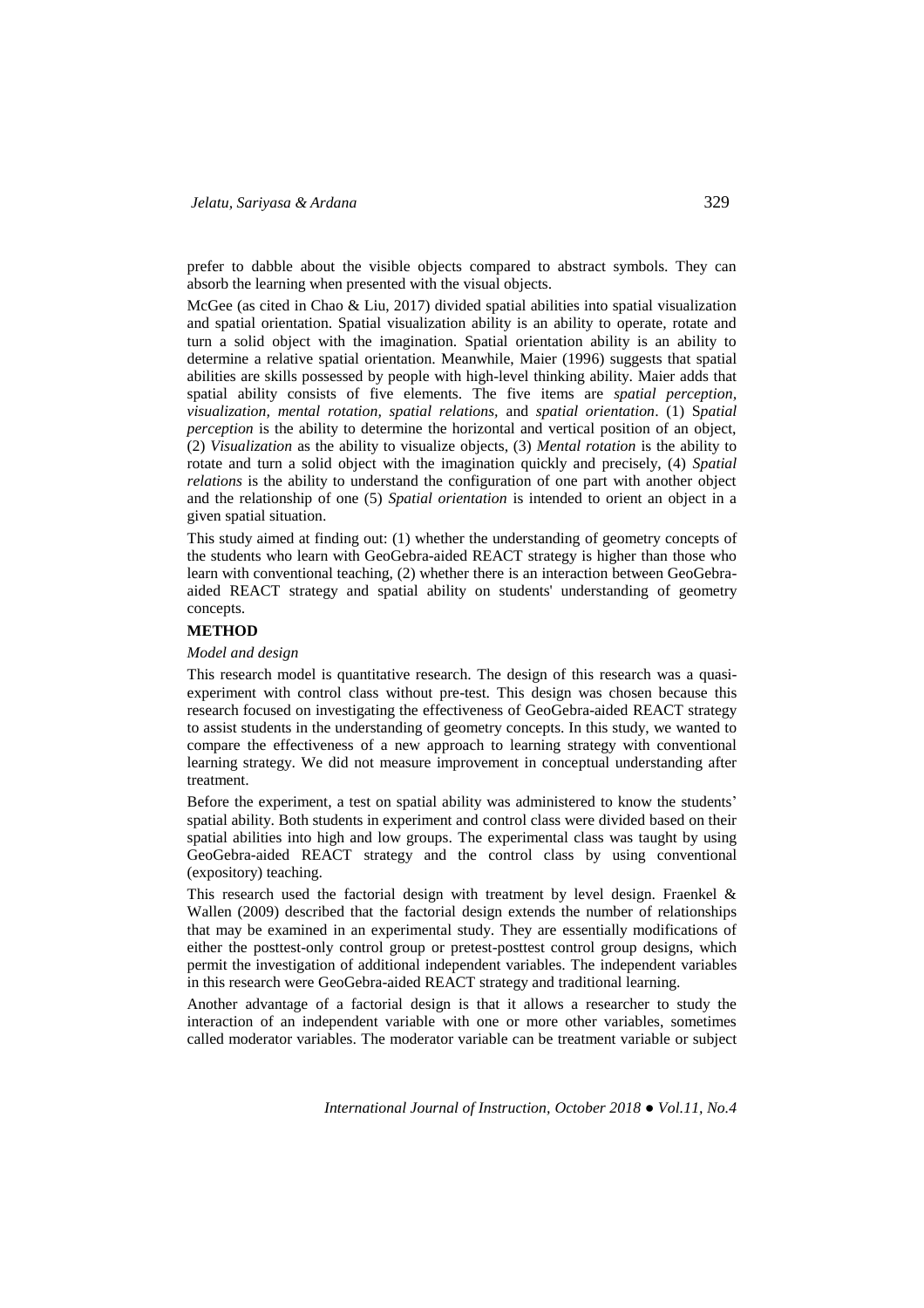characteristic variables (Fraenkel & Wallen, 2009). In this research, we used the spatial ability as the moderator variable.

The factorial design applied in this research was 2 x 2 factorial design as shown in table 2 below.

Table 2

Factorial Design to Study Effects of Learning Strategy and Spatial Ability on Understanding of Geometry Concepts.

| Learning Strategy (A) |              |                                       |                      |  |  |
|-----------------------|--------------|---------------------------------------|----------------------|--|--|
|                       |              | GeoGebra-aided REACT strategy $(A_1)$ | Conventional $(A_2)$ |  |  |
| Spatial               | High $(B_1)$ | $A_1B_1$                              | $A_2B_1$             |  |  |
| Ability (B)           | Low $(B_2)$  | $A_1B_2$                              | A2B2                 |  |  |

# *Participants*

There were 60 students of Grade 8 Junior High School at Borong, East Nusa Tenggara, Indonesia involved in this research who were chosen randomly. The students' age between 14 and 15 years old. This sample of 60 students was then grouped into experiment and control group, each of which contains 30 students. Students in both groups were classified into two groups based on the level of spatial ability so that we had 15 students with high spatial ability and 15 students with low spatial ability. This situation can be presented as in table 3 below.

### Table 3

The distribution of research participant

| <b>Learning Strategy</b> |              |                                       |                   |  |
|--------------------------|--------------|---------------------------------------|-------------------|--|
|                          |              | GeoGebra-aided REACT strategy $(A_1)$ | Conventional (A2) |  |
| Spatial                  | High $(B_1)$ |                                       |                   |  |
| Ability $(B)$            | Low $(B_2)$  |                                       |                   |  |

#### *Data Collection*

The data in this research were obtained from a test to measure students' understanding of geometry concepts. The test assessed three aspects of understanding, that is, translation, interpretation, and extrapolation. The test was developed by the researchers and was given to both experimental and control group at the end of the study.

## *Data Analysis*

The collected data were then analyzed using two way ANOVA at 5% level of significance. ANOVA was employed because we wanted to see the main effect and the interaction effect. Before implementing two-way ANOVA, the data were tested for normality and homogeneity. Kolmogorov-Smirnov test was employed to check for normality and homogeneity was tested using Levene's test.

### **FINDINGS**

Before the experiment, a test on spatial ability was administered to find out the level of students' spatial ability. The test consisted of 20 items with a maximum and minimum score of 20 and zero respectively. In the experiment group, the average score was 11.47 with a maximum and minimum score of 20 and 4 respectively. In the control group, the average score was 11.23 with a maximum and minimum score of 19 and 4 respectively.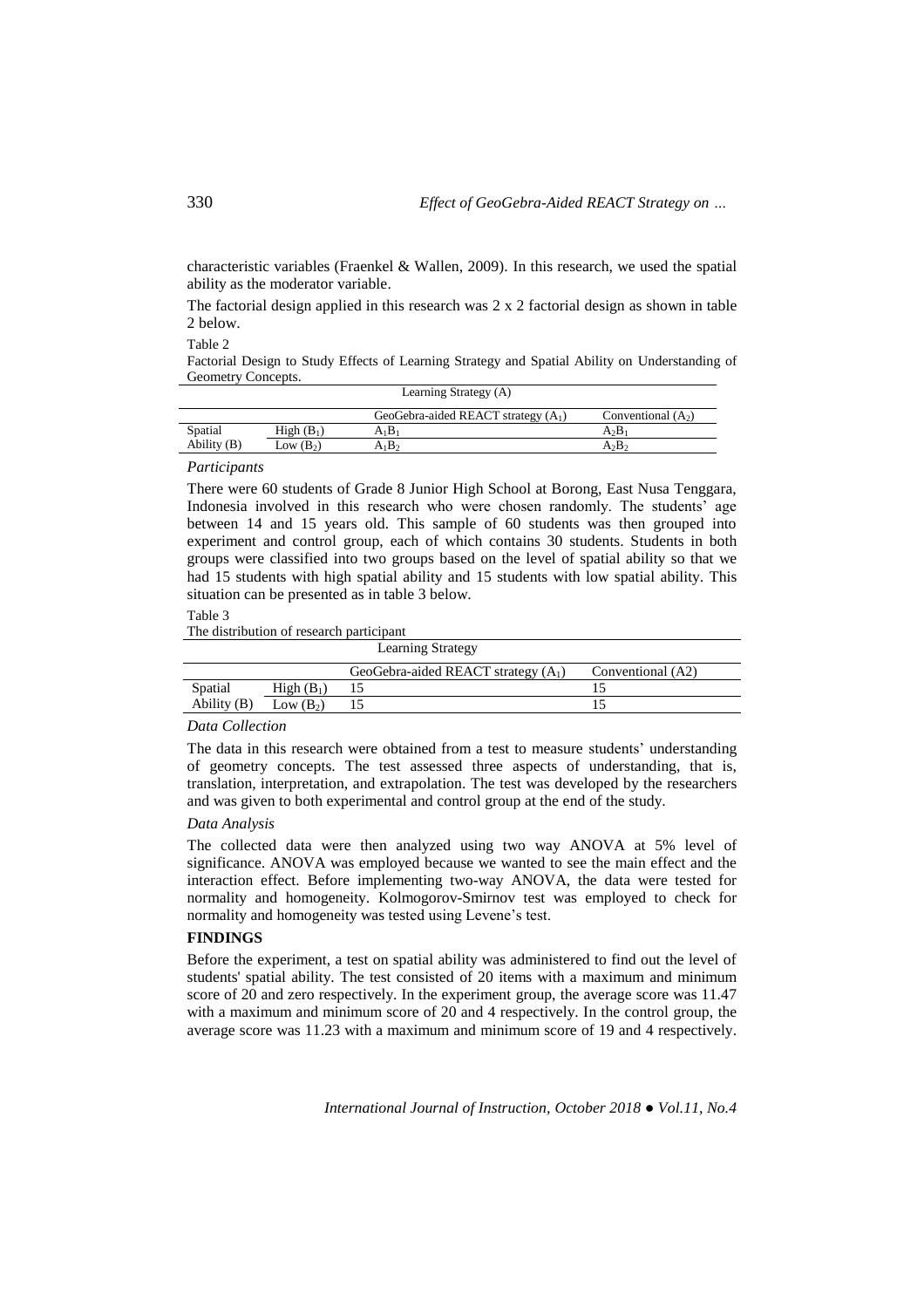For Based on the test result for spatial ability, students in each group were then classified into two classes, i.e., high and low spatial ability classes.

Two-way ANOVA was conducted to determine the difference in understanding of geometry concepts between the experimental and control groups based on spatial ability. Before the data were analyzed to test the hypothesis, a preliminary test was done to check for normality and homogeneity. The results of this preliminary test were shown in Table 4 and Table 5.

Table 4

Result of Normality Test Using Kolmogorov-Smirnov

| Group      | Kolmogorov-Smirnov |    |      |  |
|------------|--------------------|----|------|--|
|            | <b>Statistic</b>   | df | Sig. |  |
| Experiment | .136               | 30 | 167  |  |
| Control    | 183                | 30 | 112  |  |

The result of Kolmogorov-Smirnov test indicated that the data about students' understanding of geometry concepts have a normal distribution for both groups. In Table 5, we showed the result of Levene's test for homogeneity.

Table 5

The Result of Levene's test for Homogeneity

| Dependent Variable: understanding of geometry concepts |     |      |
|--------------------------------------------------------|-----|------|
|                                                        | df2 | Sig. |
| 2.012                                                  | 56  | .123 |

Table 5 shows that there was no significant variance-covariance difference among dependent variables for all levels of independent variables ( $F = 2.012$ , p $> 0.05$ ). This means that the data were homogeneous. As a result, two-way ANOVA was performed to determine if differences exist between the experimental and control groups regarding their conceptual understanding of geometry concept based on spatial ability.

The group means and standard deviations, and the results of the two-way ANOVA are shown in Tables 6 and 7, respectively.

Table 6

Mean and standard deviation of students' score on an understanding of geometry concepts viewed from spatial ability.

| Group      | <b>Spatial Ability</b> |    | Mean   | Std. Dev |
|------------|------------------------|----|--------|----------|
| Experiment | High                   |    | 80.166 | 12.117   |
|            | Low                    |    | 72.5   | 10.69    |
|            | Total                  | 30 | 76.333 | 11.885   |
| Control    | High                   |    | 70.5   | 13.469   |
|            | Low                    |    | 52.333 | 7.988    |
|            | Total                  | 30 | 61.416 | 14.273   |

From Table 6, it can be seen that the average score of students' understanding of geometry concepts in the experiment group is greater than those in the control group. This indicates that GeoGebra-aided REACT strategy has a better effect on students' understanding of geometry concepts than that of conventional teaching. Moreover,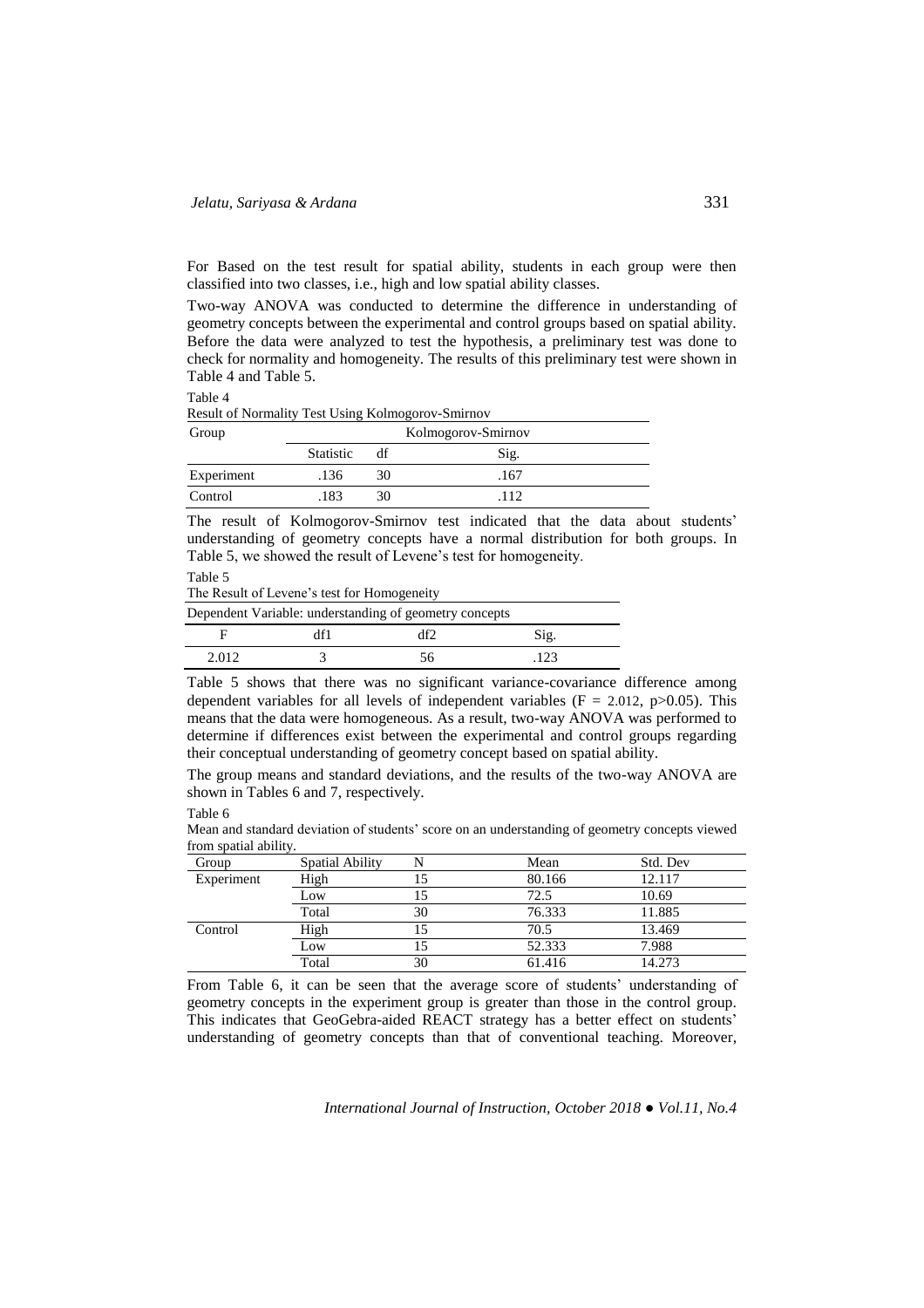Table 6 also shows that average score of understanding of geometry concepts for students with the high spatial ability is greater than those with low spatial ability in both experiment dan control groups.

Table 7

Analysis with Two-way ANOVA Dependent Variable: understanding of geometry concepts

| Source             | Type III Sum of Squares | df | Mean Square | F      | Sig. |
|--------------------|-------------------------|----|-------------|--------|------|
| Strategy           | 3337.604                |    | 3337.604    | 26.365 | .000 |
| Spatial            | 2502.604                |    | 2502.604    | 19.769 | .000 |
| Strategy * spatial | 413.438                 |    | 413.438     | 3.266  | .076 |
| Error              | 7089.167                | 56 | 126.592     |        |      |
| Total              | 297968.750              | 60 |             |        |      |

Based on the result of hypotheses testing, we can conclude the following.

- 1. Understanding of geometry concepts of students who are taught with GeoGebra– aided REACT strategy is greater than those who are taught with conventional teaching.
- 2. There is no interaction between GeoGebra-aided REACT strategy and students' spatial ability on an understanding of geometry concepts. This indicates that GeoGebra–aided REACT strategy significantly improves understanding of geometry concepts for students with high and low spatial ability.

## **DISCUSSION**

The finding concerning the first hypothesis shows that understanding of geometry concepts of the students taught with GeoGebra-aided REACT srategy is better than that of those taught with conventional teaching (expository). The findings of this study are consistent with the study by Saha et al. (2010) and İlhan (2013) which found a positive impact of utilizing mathematical learning software and thus enhancing students learning and understanding. It demonstrates the instructional effectiveness of GeoGebra and REACT strategy compared to the traditional construction tools. Alternative to the teachers to utilize the integrating of learning strategy and mathematics software as a tool in their instructional activities.

GeoGebra-aided REACT strategy through its characteristics and strengths affects the improvement of the students' understanding of geometry concepts if compared to the conventional teaching. The first characteristic was the emphasis on in-depth understanding related to the material taught. The second characteristic was the link with the real world. The teaching strategy started by the teacher by relating the subject matter to be taught with the students' daily life (contextual problem). This means that the lesson emphasizes the relevance of mathematical concepts to be taught to the real context of students' life. At this stage, the ability of students' understanding in making (translation) mathematical models of a problem had been developed.

The third characteristic was that this teaching was done by considering the principles of constructivism. This means that learning environment was designed to make the students able to learn and to some extent enable them to teach themselves through concrete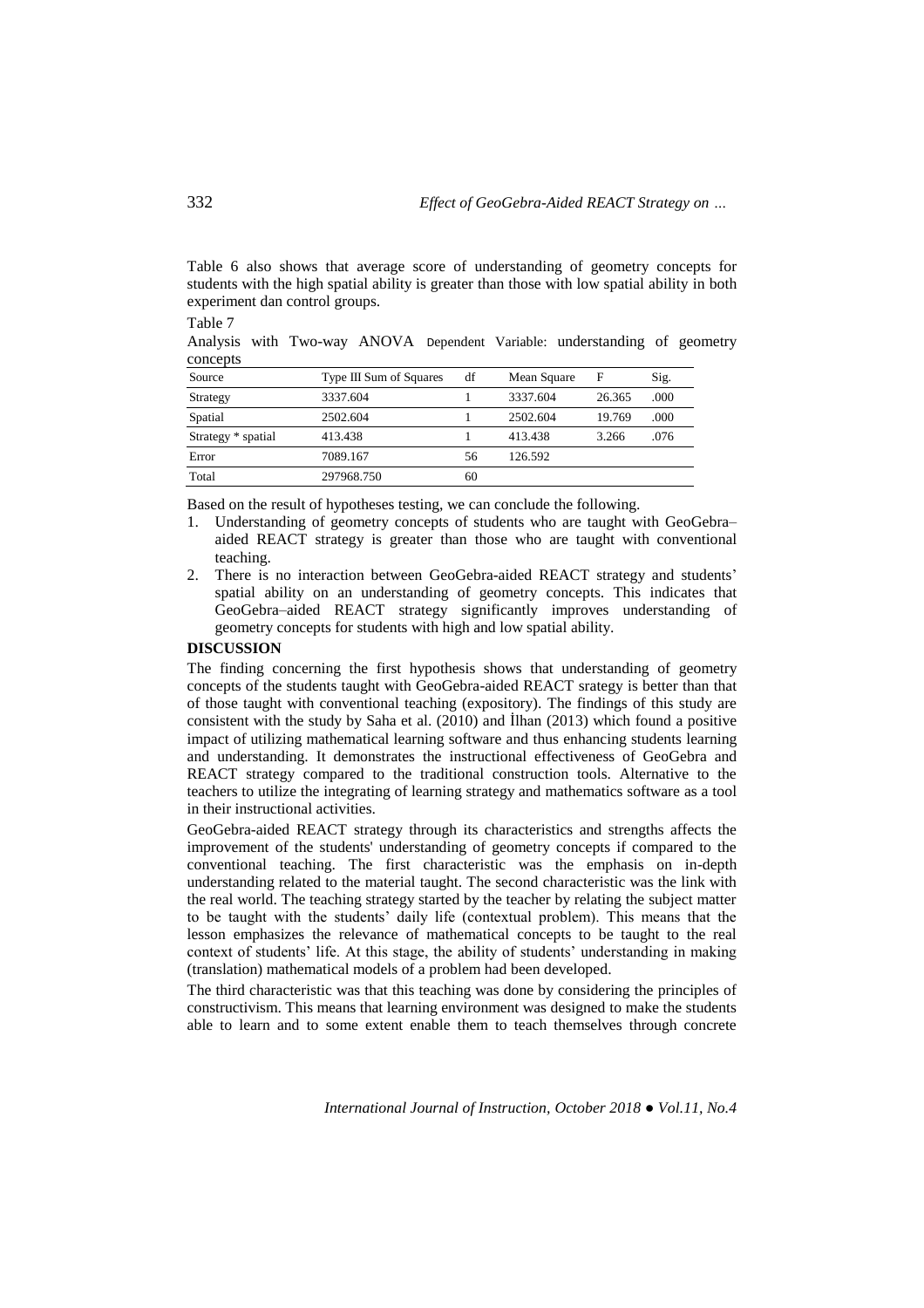experiences. It was reflected in discovery activities by manipulating GeoGebra software, and other exploration activities. Concrete representation helped the students understand the topic, grasp the logic of the course and lead them to understand what was taught in the course (İlhan, 2013). Through the activity of manipulating GeoGebra software, learning becomes more explorative. This media proved to be able to make the students more creative to reason. Also, GeoGebra-aided REACT strategy is associated with an innovative manner to arouse attention. The students focus more emphasis on the learning process. This innovative teaching strategy also reinforces the students' memory.

Our results show that all students appreciate in teaching that one is about the experimentally concrete activities, GeoGebra task responds demonstrate a vast range of words including real thoughts about the change on the graph and the focus group interviews show the logic and the visualization of the concepts. When we put all these three results in one word, concrete is the magic word can be seen during the research period. Concrete makes the student understand the topic, grasp the logic of the course and let them know what is taught in the class. İlhan (2013) stated that GeoGebra plays a bridge role between Relating and Experiencing steps to be united to carry out students for the next step of the REACT strategy.

The students were taught to be able to apply the concepts in problems solving in the form of math problems. The students were directed to be active in the learning process so that they could develop their analytical and critical thinking skills, find their concepts, solve the problems and also develop their communication skills. The students were enabled to present the ideas and concepts from all perspectives (interpretation), transferring knowledge to solve unfamiliar problems and make conclusions on the problem (extrapolation).

The fourth characteristic was the application of accommodation of three learning styles, i.e., visual, auditory and kinesthetic. The students' understanding of mathematical concepts will be maximized if the teaching and learning process accommodates the three learning styles.

The finding of the second hypothesis shows that there is no effect of interaction between GeoGebra-aided REACT strategy and the students' spatial ability on students' understanding of geometry concepts. We found that the understanding of geometry concepts of the students who learned with GeoGebra-aided REACT strategy was higher than that of those who learned with conventional (expository) teaching, both for the students with high spatial ability and those with low spatial ability. In other words, the effect of learning strategy and GeoGebra factor on the students' understanding of geometry concept does not depend on the level of students' spatial ability. There is a similar effect of the learning process on mathematical concept understanding of the students in each group of spatial ability. So, the teaching and learning process was relatively suitable for all groups of spatial ability.

This finding is the effect of the use of GeoGebra in teaching. The use of GeoGebra turns out to be able to facilitate an optimal students' learning environment, for both high and low spatial ability students. With the aid from GeoGebra, a geometrical object can be presented dynamically and accurately, so that learning becomes interesting.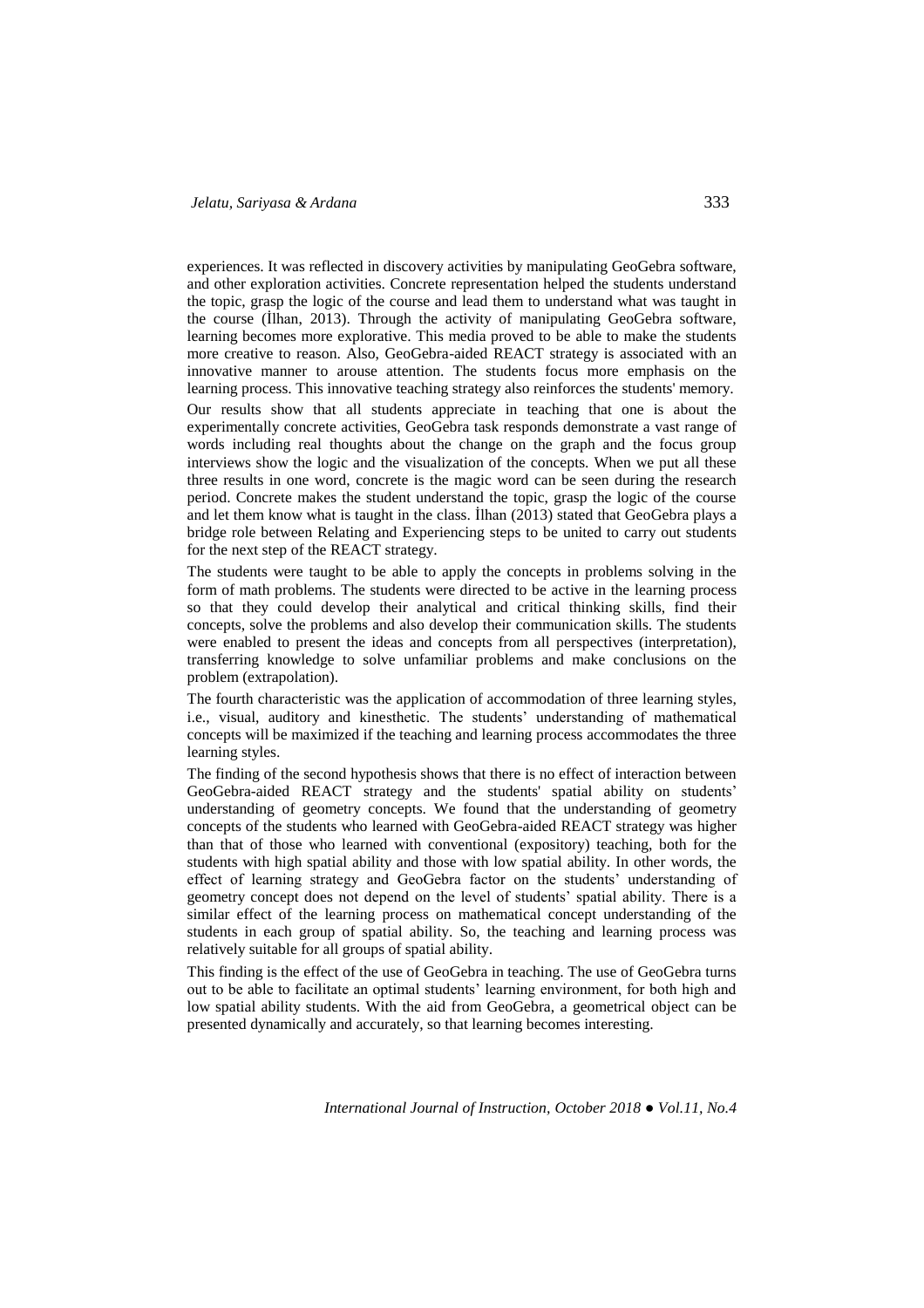As an example, in the case of investigating the formula for the volume of a pyramid which is obtained from a cube, in the control class, the teacher asked the students to observe a picture of a cube which contained four diagonals cross-cutting at point T, as shown in Figure 1.



#### Figure 1

Basic Concept of Pyramid Volume

In this case, the researcher saw that the students with a low spatial ability had difficulty in understanding this picture. They looked confused when asked the meaning and relations between a cube and a pyramid. They were seen confused when asked the meaning and connections between the cube and the pyramid which were formed from the cutting of the diagonals of the space. This was caused by the fact that they did not have the good prior knowledge to construct geometrical objects dynamically in their imaginations. A similar phenomenon did not occur in the group of students with high spatial ability. They seemed to be quick in understanding the representation since they had good prior knowledge in understanding, processing and imagining about a good spatial world both mentally and realistically.

In the experiment class, this case was investigated by manipulating GeoGebra. The visualization process looks like in Figure 2.



In Figure 2, the formation of six pyramids of quadrangle can be observed by the students directly and dynamically through GeoGebra. The dynamic and accuracy of this GeoGebra have been proven to be capable of mediating the students' understanding. Through GeoGebra, the students with a high spatial ability become more creative in reasoning, while the students with a low spatial ability are made to be more active in understanding various geometrical representations of objects so that understanding can be optimized. GeoGebra has been proven to be capable of optimizing mathematical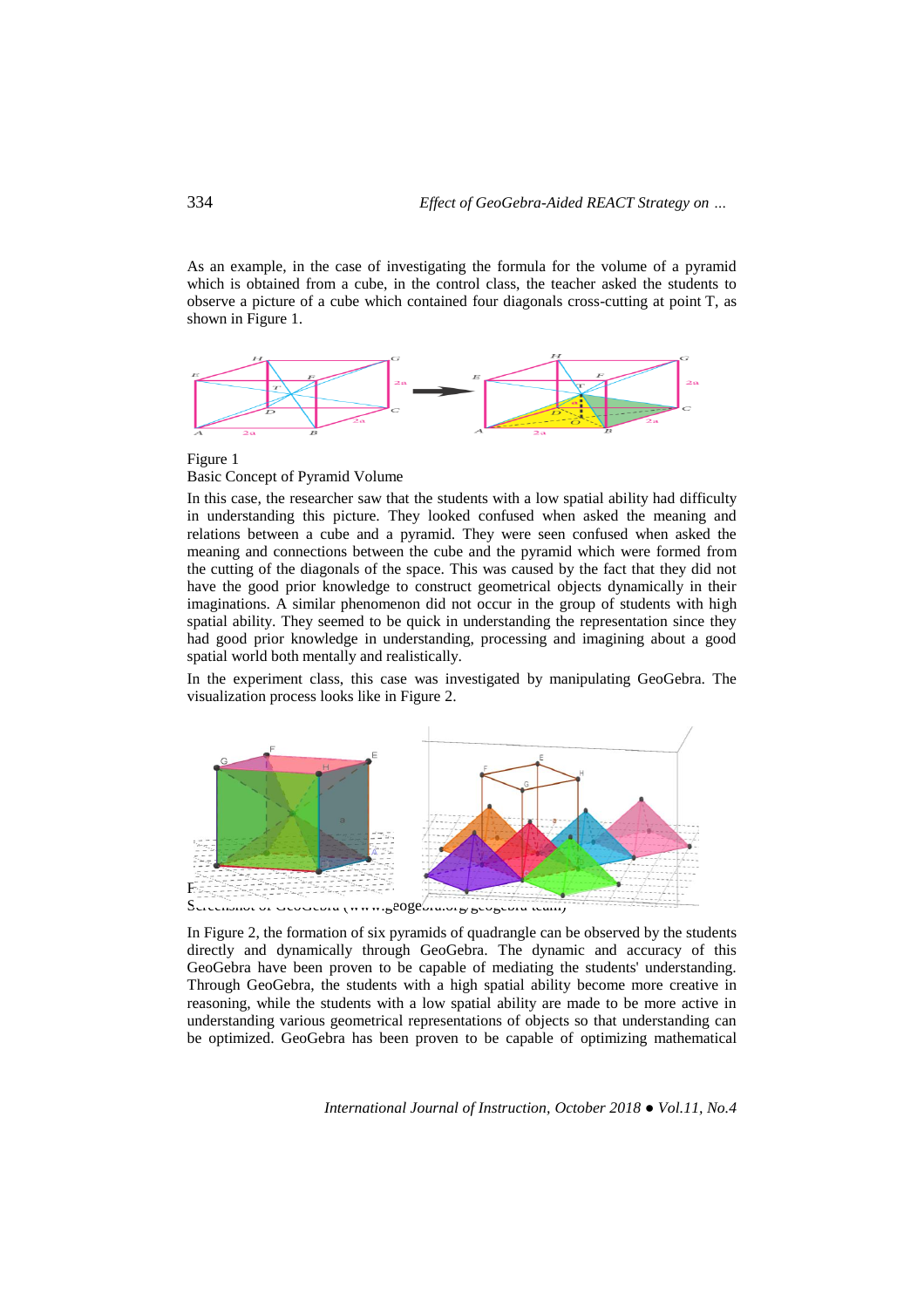concept understanding of the students with high spatial ability and those with low spatial ability. This finding agrees with the finding of Saha et al. (2010) that GeoGebra can make the students with high spatial ability and those with a low spatial ability balanced in understanding. Their finding also shows that the students with a low spatial ability will get a better understanding if they are taught by using GeoGebra than otherwise.

#### **CONCLUSION AND SUGGESTION**

From the result of the study that had been done, it can be concluded that the students' understanding on geometry concepts will become better if they are taught with GeoGebra-aided REACT strategy than with conventional teaching (expository). Besides, it can also be concluded that there is no significant interaction effect between GeoGebra-aided REACT strategy and spatial ability of the students on the students' understanding of geometry concepts.

Since GeoGebra-aided REACT strategy is effective in improving the students' understanding of geometry concepts, it is then suggested to mathematics teachers to consider the use of GeoGebra-aided REACT strategy in teaching mathematics, especially in teaching geometry.

# **REFERENCES**

Agustin, M. 2011. *Permasalahan belajar dan inovasi pembelajaran. Panduan untuk guru, konselor, psikolog, orang tua dan tenaga kependidikan.* Bandung: Refika Aditama.[Agustin, M. 2011. *Learning problems and learning innovation. Guidance for teacher, counselor, psychologist, parents, and educators.* Bandung: Refika Aditama]

Alqahtani, M.M. & Powell, A.B. (2016). Instrumental Appropriation of a Collaborative, Dynamic-Geometry Environment and Geometrical Understanding. *International Journal of Education in Mathematics, Science and Technology, 4*(2), 72-83

Armstrong, T. (2009). *Multiple intelligences in the classroom*. Virginia: ASCD.

Chao, J. Y., & Liu, C. H. (2017). A Case Study on the Spatial Conceptualization Abilities for Sixth Grade Elementary Students from Urban, Suburban and Remote Schools. *Eurasia Journal of Mathematics, Science and Technology Education*, *13*(6), 1675-1686.

Crawford, M. L. (2001). *Teaching contextually: Research, rationale, and techniques for improving student motivation and achievement in mathematics and science*. Texas: CORD.

Fraenkel, J. R. & Wallen, N. E. (2009). *How to Design and Evaluate Research in Education*. New York. McGraw-Hill Companies

Golafshani, N. (2013). Teachers' beliefs and teaching mathematics with manipulative. *Canadian Journal of Education*, *36*(3), 137-159

Guay, R. B., & McDaniel, E. D. (1977). The relationship between mathematics achievement and spatial abilities among elementary school children. *Journal for Research in Mathematics Education*, 211-215.

Gunhan, B. C. (2014). A case study on the investigation of reasoning skills in geometry. *South African Journal of Education*, *34*(2), 01-19.

Hohenwarter, M., Hohenwarter, J., Kreis, Y., & Lavicza, Z. (2008). Teaching and calculus with free dynamic mathematics software GeoGebra. *Retrieved May 17*, 2010.